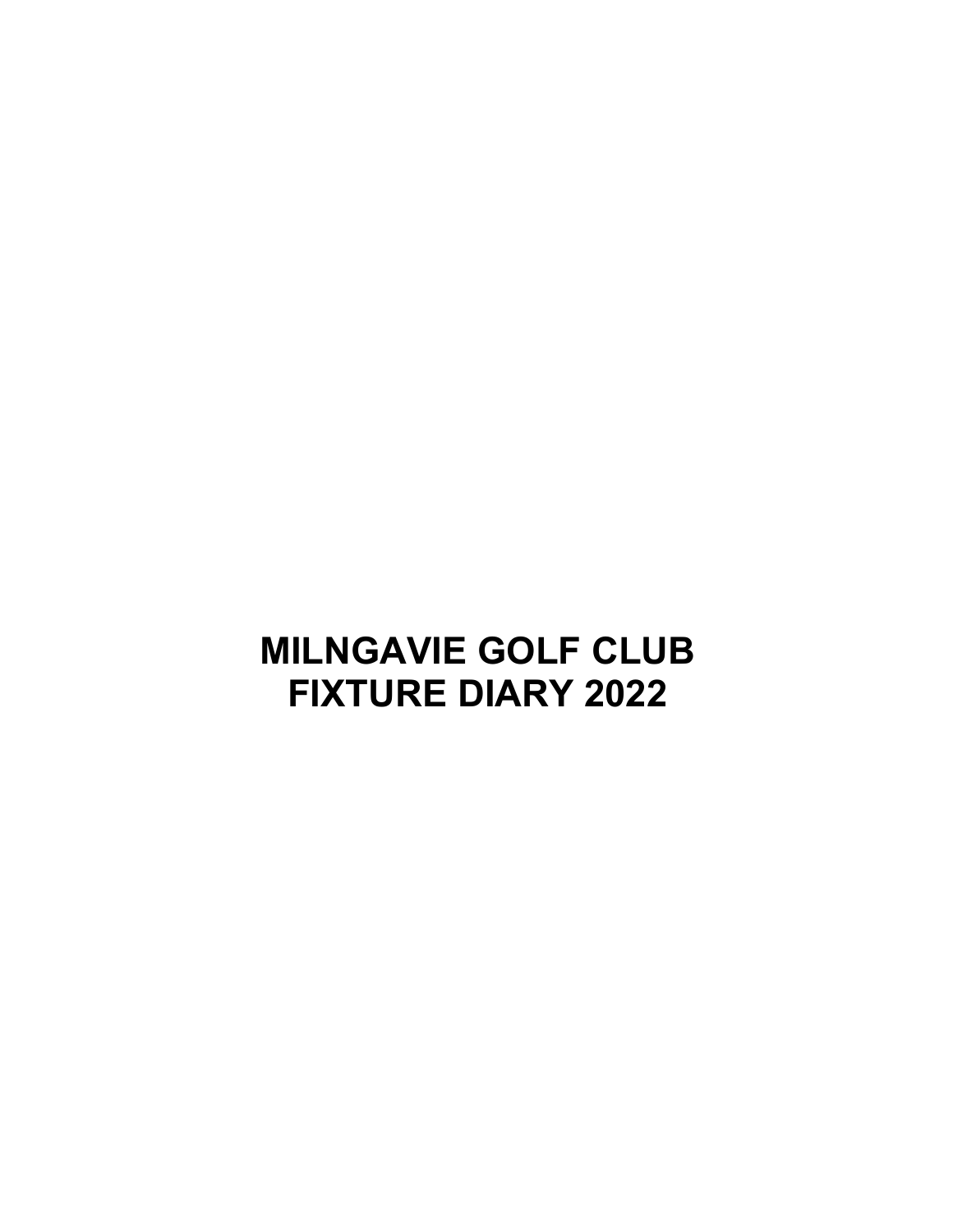| <b>APRIL 2022</b> |                |                                                                                                                                                                                                                     |  |
|-------------------|----------------|---------------------------------------------------------------------------------------------------------------------------------------------------------------------------------------------------------------------|--|
| <b>FRI</b>        | 1              |                                                                                                                                                                                                                     |  |
| <b>SAT</b>        | $\overline{2}$ | Season Opener - 6's Competition, Ladies, gents and Juniors (tee closed<br>until 13.30)                                                                                                                              |  |
| <b>SUN</b>        | 3              | Ladies - March Medal 10.45-11.45                                                                                                                                                                                    |  |
| <b>MON</b>        | 4              |                                                                                                                                                                                                                     |  |
| <b>TUE</b>        | 5              | SGU - Tuesday Medal                                                                                                                                                                                                 |  |
| <b>WED</b>        | 6              | Ladies - April Medal/Teggart Rosebowl (1) 9.45-10.45<br>9 Hole April Medal at end of Ballot                                                                                                                         |  |
| <b>THU</b>        | 7              |                                                                                                                                                                                                                     |  |
| <b>FRI</b>        | 8              |                                                                                                                                                                                                                     |  |
| <b>SAT</b>        | 9              | SGU - March Monthly Medal tee closed until 13.30                                                                                                                                                                    |  |
| <b>SUN</b>        | 10             | Ladies - April Medal/Teggart Rosebowl (1) 10.40-11.45<br>Centenary Tankard &Urn 12.00-14.00                                                                                                                         |  |
| <b>MON</b>        | 11             |                                                                                                                                                                                                                     |  |
| <b>TUE</b>        | 12             |                                                                                                                                                                                                                     |  |
| <b>WED</b>        | 13             | Ladies - Australian Scramble 10.15-11.15                                                                                                                                                                            |  |
| <b>THU</b>        | 14             |                                                                                                                                                                                                                     |  |
| <b>FRI</b>        | 15             |                                                                                                                                                                                                                     |  |
| <b>SAT</b>        | 16             | SGU - Australian Trophy - tee closed until 13.30                                                                                                                                                                    |  |
| <b>SUN</b>        | 17             | Ladies - Australian Scramble 10.40-11.45<br>Thomson McCrone v Bishopbriggs (Away)<br>Centenary Trophy Milngavie v Clober 12.30-14.00 (Thomson McCrone<br>& Jessiman at home) (Greenlees & Donald Cameron at Clober) |  |
| <b>MON</b>        | 18             |                                                                                                                                                                                                                     |  |
| <b>TUE</b>        | 19             |                                                                                                                                                                                                                     |  |
| <b>WED</b>        | 20             | Ladies - Children 1st Tri-am 9.45-10.45                                                                                                                                                                             |  |
| <b>THU</b>        | 21             |                                                                                                                                                                                                                     |  |
| <b>FRI</b>        | 22             | Pat Cheyne Dinner                                                                                                                                                                                                   |  |
| <b>SAT</b>        | 23             | SGU - April Monthly Medal - tee closed until 13.30<br>R. L. Taylor Trophy for past and present committee 13.30 - 14.30                                                                                              |  |
| <b>SUN</b>        | 24             | Ladies - Spring Meeting/Phillips Trophy (1) 10.40-11.45<br>1st Qual for Club/Bronze Championship                                                                                                                    |  |
| <b>MON</b>        | 25             | Greenlees v Prestwick St Nicholas - Home 12.45-14.15                                                                                                                                                                |  |
| TUE               | 26             | SGU - Tuesday Medal                                                                                                                                                                                                 |  |
| <b>WED</b>        | 27             | Ladies - Spring Meeting/Phillips Trophy (1) 9.45-10.45                                                                                                                                                              |  |
| THU               | 28             | McIntyre v Dougalston (Away)                                                                                                                                                                                        |  |
| FRI               | 29             |                                                                                                                                                                                                                     |  |
| <b>SAT</b>        | 30             | Spring Meeting / Qual round for HLI Cup & New Members Trophy.<br>Tee closed until 13.30                                                                                                                             |  |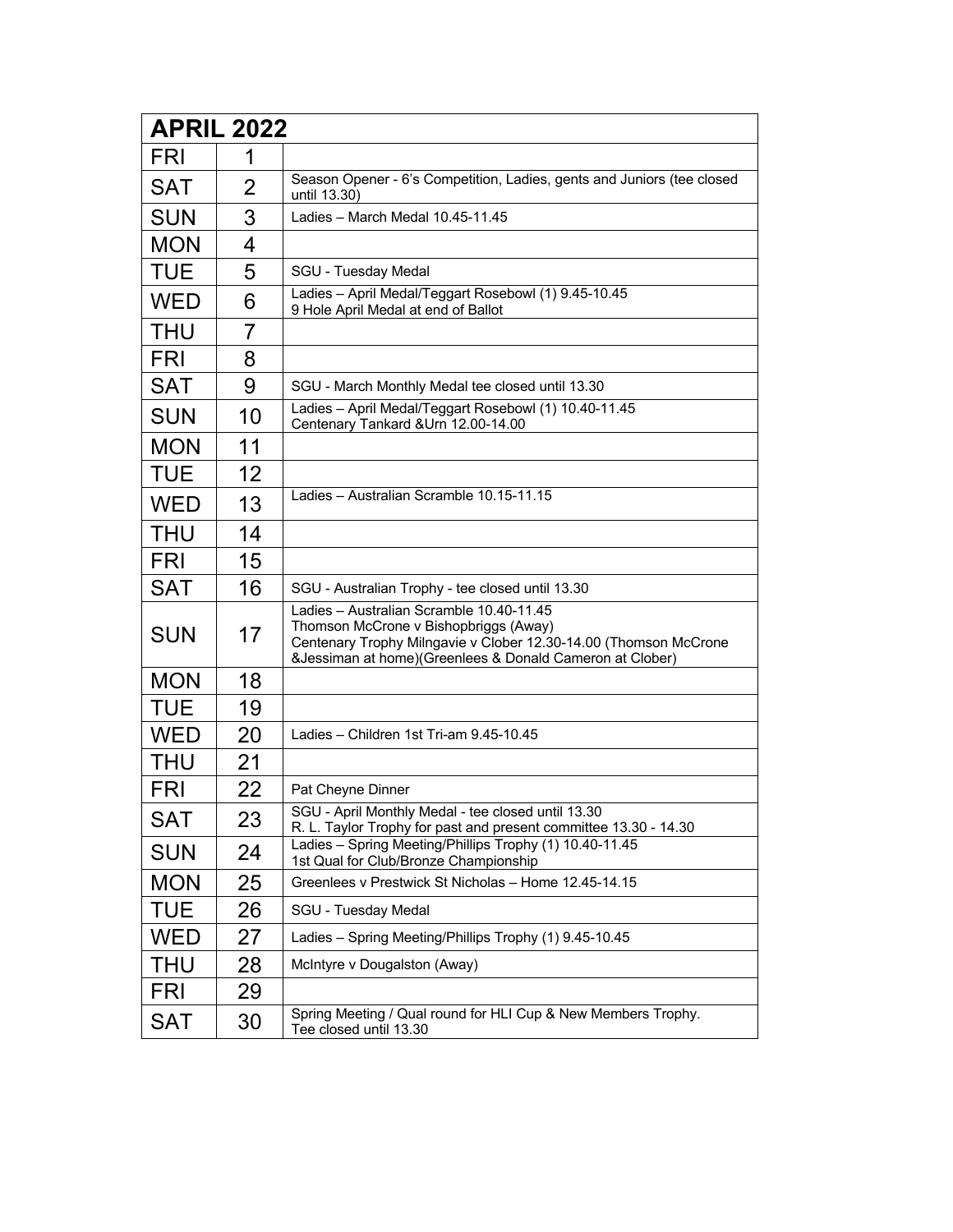| <b>MAY 2022</b> |                |                                                                                                                                                                        |
|-----------------|----------------|------------------------------------------------------------------------------------------------------------------------------------------------------------------------|
| <b>SUN</b>      | 1              | Ladies-Children 1st Tri-am 10.40-11.45<br>Thomson McCrone v Dougalston 12.00-13.00<br>Junior Medal 14.30-15.00 Pitch and Putt 15.00-16.00                              |
| <b>MON</b>      | $\overline{2}$ |                                                                                                                                                                        |
| <b>TUE</b>      | 3              | Allander League v Hilton Park Home 17.00-18.15                                                                                                                         |
| <b>WED</b>      | 4              | Ladies-May Medal /Teggart Rosebowl (2) 9.45-10.45<br>9 Hole May Medal at end of Ballot                                                                                 |
| <b>THU</b>      | 5              | McIntyre v Hayston 12.15-13.15                                                                                                                                         |
| <b>FRI</b>      | 6              |                                                                                                                                                                        |
| <b>SAT</b>      | 7              | SGU-May Monthly Medal & 1 <sup>st</sup> Qual Round for Club Championship<br>1 <sup>st</sup> Qual round for A.Clark Senior Memorial<br>Tee closed till 13.30            |
| <b>SUN</b>      | 8              | Ladies- May Medal/Teggart Rosebowl (2) 10.40-11.45<br>2 <sup>nd</sup> Qual for Club/Bronze Championship<br>Pitch & Putt 15.00-16.00<br>McIntyre 5-8 v Vale of Leven(A) |
| <b>MON</b>      | 9              | Greenlees v Kilmarnock Barassie (Away)                                                                                                                                 |
| <b>TUE</b>      | 10             | <b>Tuesday Medal</b>                                                                                                                                                   |
| <b>WED</b>      | 11             | Ladies Eclectic/Braid/Russell (1) 9.45-10.45<br>Donald Cameron v Hilton Park 17.00-18.30                                                                               |
| <b>THU</b>      | 12             | McIntyre v Vale of Leven (Away)                                                                                                                                        |
| <b>FRI</b>      | 13             |                                                                                                                                                                        |
| <b>SAT</b>      | 14             | SGU 2 <sup>nd</sup> Qual round for Club Championship & A.Clark Senior Memorial<br>Tee closed till 13,30<br>Iain Findlay Memorial Outing 13.30-14.30                    |
| <b>SUN</b>      | 15             | Ladies Eclectic/Braid/Russell (1) 10.40-11.45<br>Thomson McCrone v Cardross 12.00-13.00<br>Pitch & Putt 15.00-16.00                                                    |
| <b>MON</b>      | 16             | Coronation Foursomes (Players arrange own times)                                                                                                                       |
| <b>TUE</b>      | 17             | Allander League v Douglas Park - Home (17.00 - 18.15)                                                                                                                  |
| <b>WED</b>      | 18             | Ladies- 3rd Qual for Club/Bronze Championship 9.45 -10.45 &17.30-18.15                                                                                                 |
| <b>THU</b>      | 19             | McIntyre v Kirkintilloch 12.15-13.15                                                                                                                                   |
| <b>FRI</b>      | 20             |                                                                                                                                                                        |
| <b>SAT</b>      | 21             | 3rd Qual round for Club Championship and A.Clark Memorial<br>Tee closed till 13.30                                                                                     |
| <b>SUN</b>      | 22             | Mulguy Wheel Mixed Open (Course closed 8.30-14.45)<br>McIntyre 5-8 v Overtoun (A)                                                                                      |
| <b>MON</b>      | 23             | Greenlees v Loudon Gowf (Away)                                                                                                                                         |
| <b>TUE</b>      | 24             | <b>Tuesday Medal</b>                                                                                                                                                   |
| <b>WED</b>      | 25             | Ladies June Medal/Telfer (1)/Rosebowl (3) 9.45-10.45<br>9 Hole June Medal at end of Ballot                                                                             |
| <b>THU</b>      | 26             | McIntyre v Clydebank (Away)                                                                                                                                            |
| <b>FRI</b>      | 27             |                                                                                                                                                                        |
| <b>SAT</b>      | 28             | SGU June Monthly Medal 4 <sup>th</sup> Qualifying Round for Club Championship<br>& A.Clark Senior Memorial Tee closed till 13.30                                       |
| <b>SUN</b>      | 29             | Ladies June Medal/Telfer(1)/Rosebowl(3) 10.40-11.45<br>4 <sup>th</sup> Qual for Club/ Bronze Championship                                                              |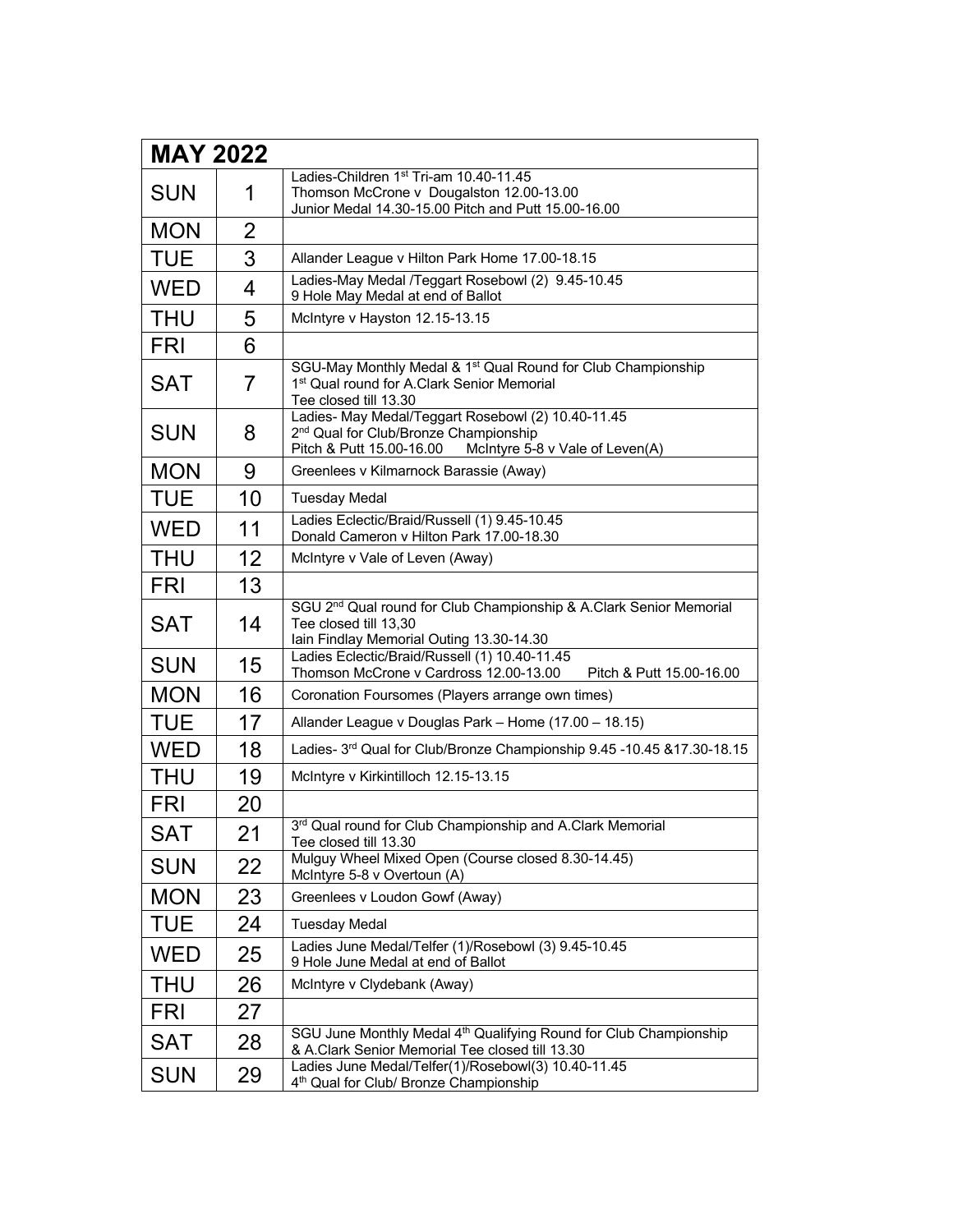|            |    | Thomson McCrone v Dougalston (Away)<br>Junior Medal 14.30-15.00 Pitch & Putt15.00-16.00 |
|------------|----|-----------------------------------------------------------------------------------------|
| <b>MON</b> | 30 | Senior Gents Open - Tee closed 7.45-15.00                                               |
|            | 31 |                                                                                         |
|            |    |                                                                                         |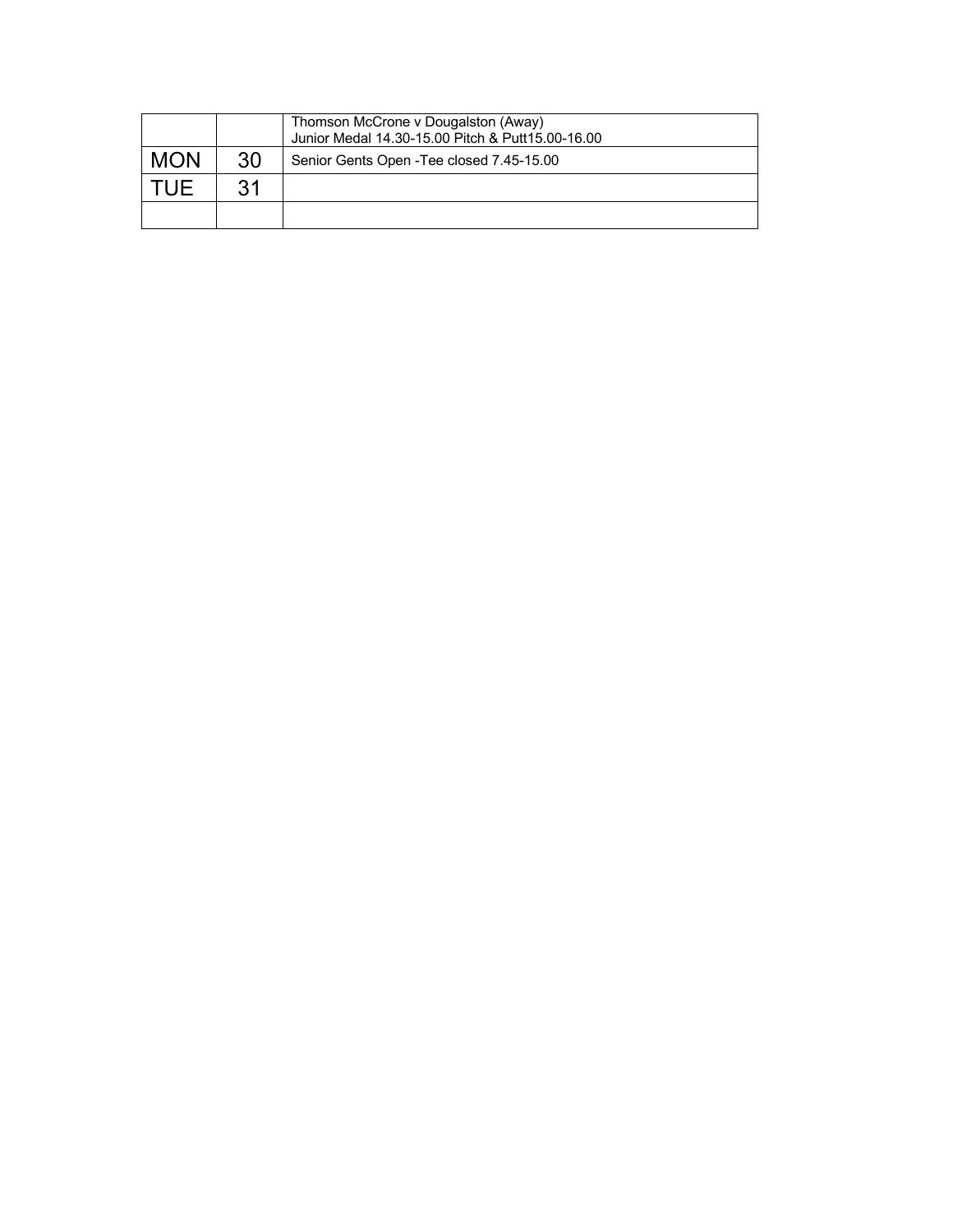| <b>JUNE 2022</b> |                |                                                                                                                                                                                      |  |
|------------------|----------------|--------------------------------------------------------------------------------------------------------------------------------------------------------------------------------------|--|
| <b>WED</b>       | 1              | Ladies - Wednesday Stableford 9.45-10.45<br>Donald Cameron v Hayston Away                                                                                                            |  |
| <b>THU</b>       | $\overline{2}$ | McIntyre v Hayston (Away)                                                                                                                                                            |  |
| <b>FRI</b>       | 3              |                                                                                                                                                                                      |  |
| <b>SAT</b>       | 4              | Captains Prizes, Auchterlonie Poker& Veterans Cup Tee closed till 13.30                                                                                                              |  |
| <b>SUN</b>       | 5              | Ladies Gala Day 10.30-12.45  Pitch & Putt 15.00-16.00<br>McIntyre 5-8 v Douglas Park (H) 13.00-13.45                                                                                 |  |
| <b>MON</b>       | 6              | Greenlees v Troon Ladies (Away)<br>Allander League v Cardross (Away)                                                                                                                 |  |
| <b>TUE</b>       | 7              | <b>Tuesday Medal</b>                                                                                                                                                                 |  |
| <b>WED</b>       | 8              | Ladies Eclectic /Braid/Russell (2) 9.45-10.45<br>Donald Cameron v Balmore 17.00 -18.30                                                                                               |  |
| <b>THU</b>       | 9              | McIntyre v Helensburgh 12.15-13.15                                                                                                                                                   |  |
| <b>FRI</b>       | 10             | HSoG Outing, Course closed all day                                                                                                                                                   |  |
| <b>SAT</b>       | 11             | Member /Guest Competition for Bill Blaikie Trophy Closed till 16.00                                                                                                                  |  |
| <b>SUN</b>       | 12             | Ladies -Eclectic/Braid/Russell (2) 10.45-11.45<br>Knockout for Club Championship & A. Clark Senior Memorial 12.00-14.00                                                              |  |
| <b>MON</b>       | 13             | Ladies Friendly v Douglas Park (Home) 10.00-11.15                                                                                                                                    |  |
| <b>TUE</b>       | 14             | Allander League v Dumbarton (Away)                                                                                                                                                   |  |
| <b>WED</b>       | 15             | Ladies-Wednesday Stableford 09-45-10.45<br>McDonald Trophy (over 70's) 9 Hole Stableford<br>Quarter Finals of Club Championship & A. Clark Senior Memorial<br>Tee closed 16.30-18.30 |  |
| <b>THU</b>       | 16             | McIntyre v Clober (Away)                                                                                                                                                             |  |
| <b>FRI</b>       | 17             | Semi Finals of Club Championship &A.Clark Senior Memorial<br>Tee closed 17.00-18.30                                                                                                  |  |
| <b>SAT</b>       | 18             | Texas Scramble for Rider Cup (Black tees) Tee closed till 13.30                                                                                                                      |  |
| <b>SUN</b>       | 19             | Club Championship 36 hole final Tee closed 09-15-10.00<br>Ladies Sunday Stableford 10.40-11.45<br>Club Championship Finals & A.Clark Memorial Finals Tee closed 13.00-<br>14.00      |  |
| <b>MON</b>       | 20             |                                                                                                                                                                                      |  |
| <b>TUE</b>       | 21             | Allander League v Clober (H) 17.00-18.15                                                                                                                                             |  |
| <b>WED</b>       | 22             | Ladies- July Medal/Telfer (2) 9.45-10-45<br>9 Hole medal at end of Ballot<br>Donald Cameron v Cawder (Away)                                                                          |  |
| <b>THU</b>       | 23             | McIntyre v Hilton Park (Away)                                                                                                                                                        |  |
| <b>FRI</b>       | 24             |                                                                                                                                                                                      |  |
| <b>SAT</b>       | 25             | 1ST Qual round for CJ Morley Handicap Strokeplay<br>Qual round for Gents Senior Championship (55+)<br>Tee closed till 13,30                                                          |  |
| <b>SUN</b>       | 26             | Ladies -July Medal/Telfer (2) 10.40-11.45<br>Thomson McCrone v Cardross (Away)<br>Junior Medal 14.30-15.00 Pitch & Putt 15.00-16.00                                                  |  |
| <b>MON</b>       | 27             | Greenlees v Ranfurly Castle 12.45-14.15                                                                                                                                              |  |
| <b>TUE</b>       | 28             | Tuesday Medal Qual round for Senior Club Championship (55+)                                                                                                                          |  |
| <b>WED</b>       | 29             | Wednesday Stableford 9.45-10.45<br>Donald Cameron v Bearsden (Away)                                                                                                                  |  |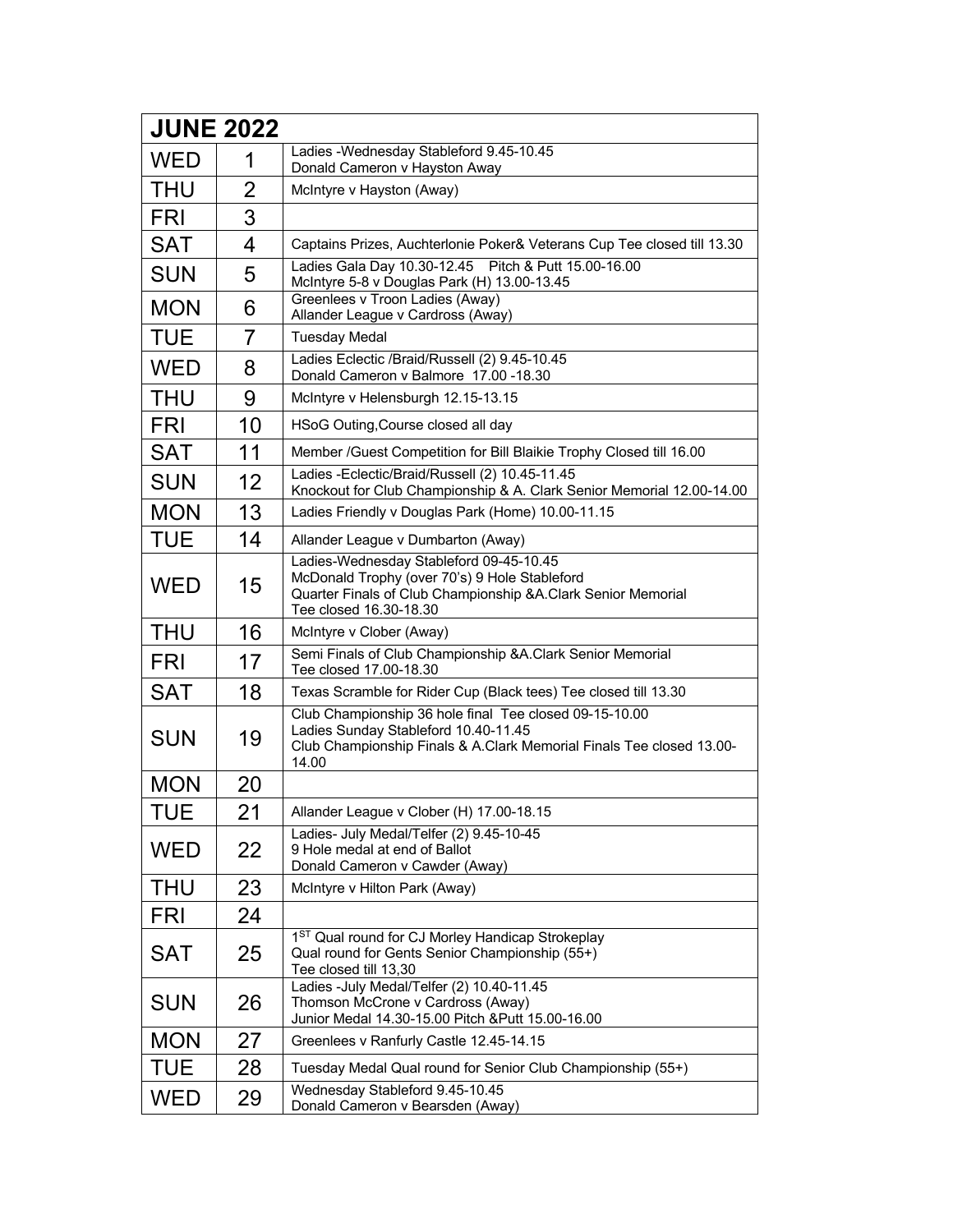| 30 | McIntyre v Dullatur 12.15-13.15 |
|----|---------------------------------|
|    |                                 |
|    |                                 |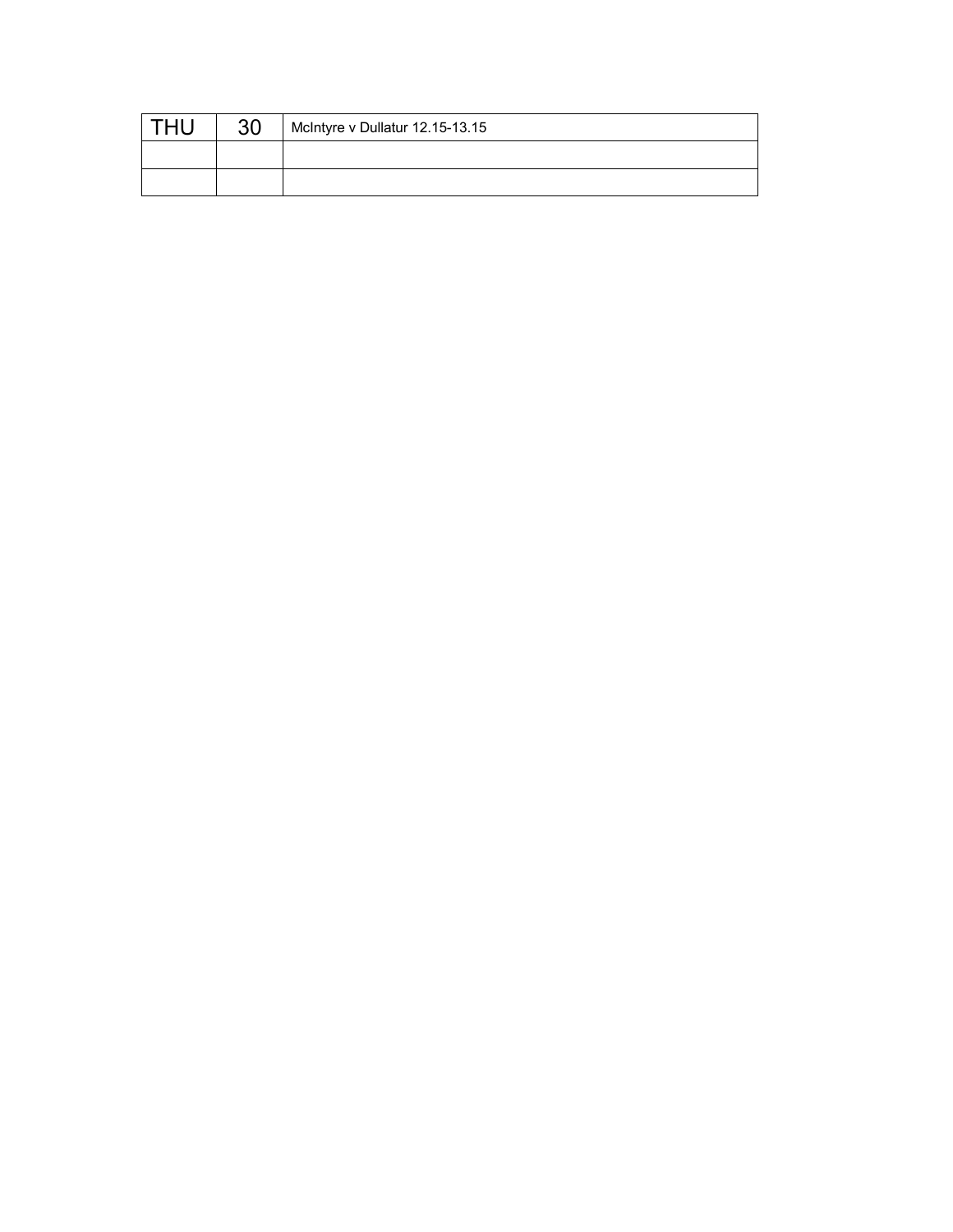| <b>JULY 2022</b> |                |                                                                                                                                                                                       |
|------------------|----------------|---------------------------------------------------------------------------------------------------------------------------------------------------------------------------------------|
| <b>FRI</b>       | 1              |                                                                                                                                                                                       |
| <b>SAT</b>       | $\overline{2}$ | SGU Additional Medal2nd Qual round for CJ Morley Handicap and Qual<br>round for Senior Championship (55+) Tee closed till 13.30                                                       |
| <b>SUN</b>       | 3              | Ladies -77 Salver (Pre- draw) 10.40-11.45<br>West of Scotland Boys League 11.45-13.30<br>McIntyre 5-8 v Vale of Leven13.30-14.15<br>Junior Medal 14.30-15.00 Pitch & Putt 15.00-16.00 |
| <b>MON</b>       | 4              |                                                                                                                                                                                       |
| <b>TUE</b>       | 5              | Tuesday Medal Qual round for Senior Club Championship (55+)                                                                                                                           |
| <b>WED</b>       | 6              | Ladies Open Tri-am 9.30-14.30                                                                                                                                                         |
| <b>THU</b>       | $\overline{7}$ |                                                                                                                                                                                       |
| <b>FRI</b>       | 8              |                                                                                                                                                                                       |
| <b>SAT</b>       | 9              | Gents Open Competition Course closed till 15.00                                                                                                                                       |
| <b>SUN</b>       | 10             | Ladies Teggart Rosebowl Finals10.40-11.45<br>Pitch & Putt 15.00-16.00                                                                                                                 |
| <b>MON</b>       | 11             |                                                                                                                                                                                       |
| <b>TUE</b>       | 12             |                                                                                                                                                                                       |
| <b>WED</b>       | 13             | Ladies B Mitchell Trophy 9.45-10.45                                                                                                                                                   |
| <b>THU</b>       | 14             | McIntyre v Douglas Park 12.15-13.15                                                                                                                                                   |
| <b>FRI</b>       | 15             |                                                                                                                                                                                       |
| <b>SAT</b>       | 16             | SGU July Monthly Medal & 3rd Qual round for CJ Morley Handicap<br>Strokeplay Tee closed till 13.30                                                                                    |
| <b>SUN</b>       | 17             | Ladies B Mitchell Trophy 10.40-11.45<br>McIntyre 5-8 v Douglas Park (Away)<br>Pitch & Putt 15.00-16.00                                                                                |
| <b>MON</b>       | 18             | Quarter Finals of Senior Gents Club Championship(Scratch & Handicap)<br>Tee closed 12.00-13.00&17.30-18.30                                                                            |
| <b>TUE</b>       | 19             | <b>Tuesday Medal</b>                                                                                                                                                                  |
| <b>WED</b>       | 20             | Ladies Par Competition 9.45-10.45<br>Semi Finals of Senior Gents Club Championships Tee closed 12-12.30 &<br>16.30-17.15                                                              |
| <b>THU</b>       | 21             |                                                                                                                                                                                       |
| <b>FRI</b>       | 22             | Finals of Senior Club Championships Tee closed 12.00-12.30 & 17.30-<br>18.00                                                                                                          |
| <b>SAT</b>       | 23             | Young Trophy Tee closed till 13.30                                                                                                                                                    |
| <b>SUN</b>       | 24             | Ladies Par Competition 10.40-11.45<br>Pitch & Putt 15.00-16.00                                                                                                                        |
| <b>MON</b>       | 25             | Greenlees v Williamwood (H) 12.45-14.15<br>West of Scotland Girls Medal 14.15-15.00                                                                                                   |
| <b>TUE</b>       | 26             |                                                                                                                                                                                       |
| <b>WED</b>       | 27             | Ladies - August Medal/Telfer (3) 09.45-10.45<br>9 Hole August Medal at end of Ballot                                                                                                  |
| <b>THU</b>       | 28             | McIntyre v Dumbarton 12.15-13.15                                                                                                                                                      |
| <b>FRI</b>       | 29             |                                                                                                                                                                                       |
| <b>SAT</b>       | 30             | President's Cup (open to all members , Ladies, Gents, Juniors, 5 day<br>members etc Tee closed till 15.00                                                                             |
| <b>SUN</b>       | 31             | Ladies- August Medal /Telfer (3) 10.40-11.45                                                                                                                                          |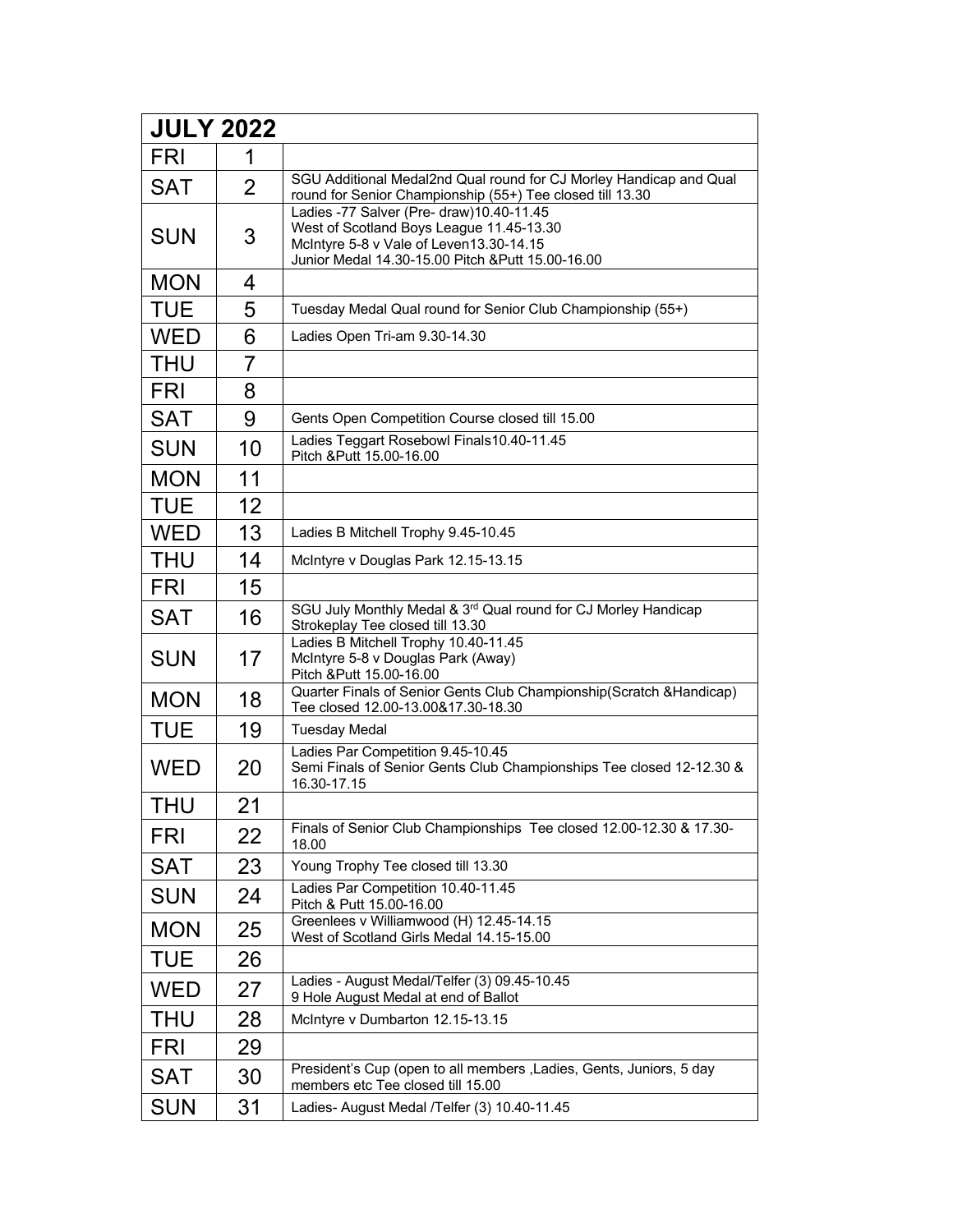|  | Junior Medal 14.30-15.00 Pitch & Putt 15.00-16.00 |
|--|---------------------------------------------------|
|  |                                                   |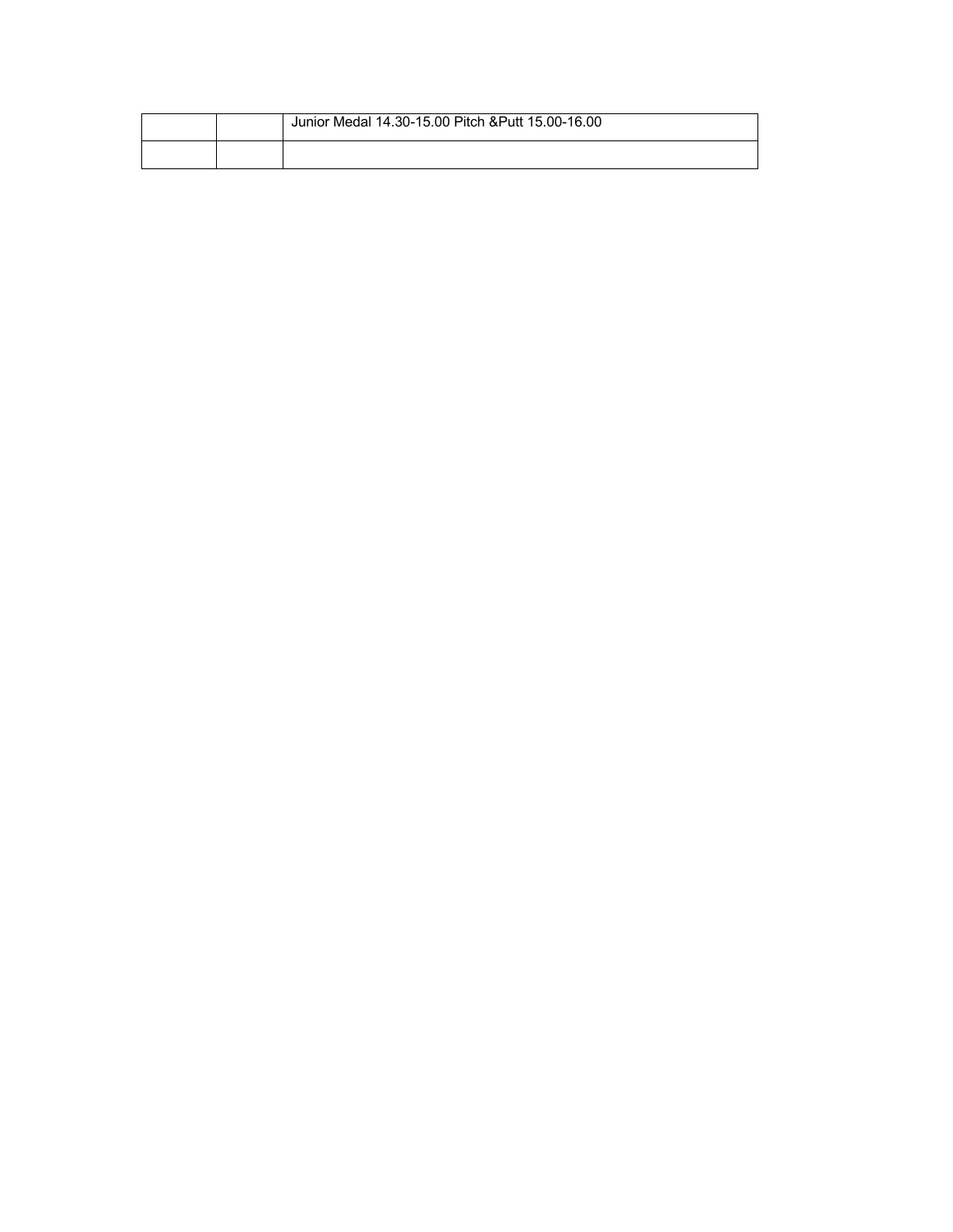| <b>AUGUST 2022</b> |                |                                                                                                                                                   |
|--------------------|----------------|---------------------------------------------------------------------------------------------------------------------------------------------------|
| <b>MON</b>         | 1              |                                                                                                                                                   |
| <b>TUE</b>         | $\overline{2}$ |                                                                                                                                                   |
| <b>WED</b>         | 3              | Ladies - August Stableford Competition 9.45-10.45                                                                                                 |
| <b>THU</b>         | 4              | McIntyre v Balmore (Away)                                                                                                                         |
| <b>FRI</b>         | 5              | Past Captain's Outing 13.30-14.00                                                                                                                 |
| <b>SAT</b>         | 6              | Gents Additional Medal Stableford Tee closed till 12.30                                                                                           |
| <b>SUN</b>         | 7              | Ladies - August Stableford Competition 10.40-11.45<br>C J Morley Strokeplay Final12.45-14.00<br>Junior Medal 14.30-15.00 Pitch & Putt 15.00-16.00 |
| <b>MON</b>         | 8              | Greenlees v Haggs Castle (H) 12.45-14.15                                                                                                          |
| <b>TUE</b>         | 9              | <b>Tuesday Medal</b>                                                                                                                              |
| <b>WED</b>         | 10             | Ladies-Jane A Brash Trophy 9.45-10.45                                                                                                             |
| <b>THU</b>         | 11             |                                                                                                                                                   |
| <b>FRI</b>         | 12             | Ladies Committee Trophy 16.30-17.15                                                                                                               |
| <b>SAT</b>         | 13             | SGU August Monthly Medal 1 <sup>st</sup> round of J M Gardner Tee closed till<br>13.30                                                            |
| <b>SUN</b>         | 14             | Ladies-Jane A Brash Trophy 10.40-11.45<br>Pitch & Putt 15.00-16.00                                                                                |
| <b>MON</b>         | 15             | <b>DALCGA Medal</b>                                                                                                                               |
| <b>TUE</b>         | 16             |                                                                                                                                                   |
| <b>WED</b>         | 17             | Ladies-Wednesday Stableford 9.45-10.45                                                                                                            |
| THU                | 18             | McIntyre v Lenzie 12.15-13.15                                                                                                                     |
| <b>FRI</b>         | 19             | Prostate Cancer Charity Event Course closed till 15.00                                                                                            |
| <b>SAT</b>         | 20             | Alternative Course Medal Tee closed till 13.30(Lay out in play all day)                                                                           |
| <b>SUN</b>         | 21             | Ladies - Invitation Day 10.30-12.45<br>J M Gardner Stroke Play Final (Black Tees) 13.00-14.00<br>Pitch & Putt 15.00-16.00                         |
| <b>MON</b>         | 22             |                                                                                                                                                   |
| <b>TUE</b>         | 23             | <b>Tuesday Medal</b>                                                                                                                              |
| <b>WED</b>         | 24             | Ladies -September Medal 9.45-10.45<br>9 Hole Medal at end of Ballot                                                                               |
| <b>THU</b>         | 25             | McIntyre v Cardross 12.15-13.15                                                                                                                   |
| <b>FRI</b>         | 26             |                                                                                                                                                   |
| <b>SAT</b>         | 27             | Breckinridge Trophy Tee closed till 13.30<br>Howat Salver 13.30- 15.00                                                                            |
| <b>SUN</b>         | 28             | Ladies September Medal/Final of Telfer Trophy 10.40-11.45<br>Junior Medal 14.30-15.00 Pitch & Putt 15.00-16.00                                    |
| <b>MON</b>         | 29             |                                                                                                                                                   |
| <b>TUE</b>         | 30             |                                                                                                                                                   |
| WED                | 31             | Ladies - Autumn Meeting/Phillips (2) 9.45-10.45                                                                                                   |
|                    |                |                                                                                                                                                   |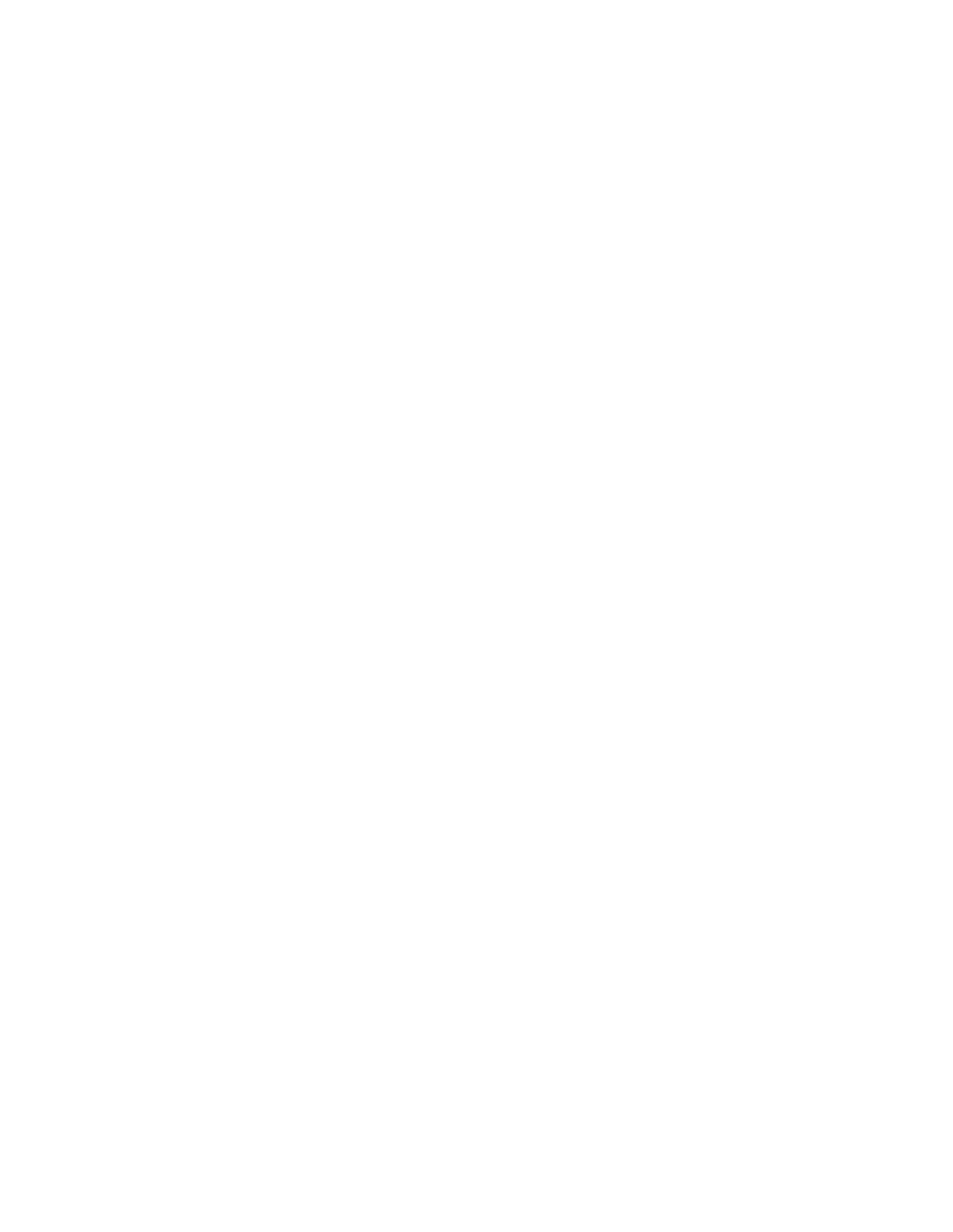| <b>SEPTEMBER 2022</b> |                |                                                                                              |
|-----------------------|----------------|----------------------------------------------------------------------------------------------|
| <b>THU</b>            | 1              |                                                                                              |
| <b>FRI</b>            | $\overline{2}$ |                                                                                              |
| <b>SAT</b>            | 3              | Autumn Meeting Tee closed till 13.30(Ballot)                                                 |
| <b>SUN</b>            | 4              | Ladies - Autumn Meeting/Phillips (2) 10.40-11.45<br>Junior Medal 14.30-15.00                 |
| <b>MON</b>            | 5              | West of Scotland Veterans Golf Autumn Meeting 9.15-14.00<br>Greenlees v Cathkin Braes (Away) |
| <b>TUE</b>            | 6              | <b>Tuesday Medal</b>                                                                         |
| <b>WED</b>            | $\overline{7}$ | Ladies - 3 Ball Texas Scramble 9.45-10.45                                                    |
| <b>THU</b>            | 8              |                                                                                              |
| <b>FRI</b>            | 9              |                                                                                              |
| <b>SAT</b>            | 10             | Victory Cup Tee closed till 13,30                                                            |
| <b>SUN</b>            | 11             | Ladies - 3 Ball Texas Scramble 10.40-11.45<br>Milngavie v Cathcart Castle 12.00-13.30        |
| <b>MON</b>            | 12             | Senior Gents Open Course closed till 15.00<br>Greenlees v Cathkin Braes - Away               |
| <b>TUE</b>            | 13             |                                                                                              |
| <b>WED</b>            | 14             | Ladies - Balcomie Gamble 9.45-10.45                                                          |
| <b>THU</b>            | 15             |                                                                                              |
| <b>FRI</b>            | 16             |                                                                                              |
| <b>SAT</b>            | 17             | September Monthly Medal & Medal Finals Day Tee closed till 13.30                             |
| <b>SUN</b>            | 18             | Ladies - Balcomie Gamble 10.40-11.45                                                         |
| <b>MON</b>            | 19             |                                                                                              |
| <b>TUE</b>            | 20             | <b>Tuesday Medal</b>                                                                         |
| <b>WED</b>            | 21             | Ladies - October Medal 9.45-10.45<br>9 Hole October Medal at end of Ballot                   |
| <b>THU</b>            | 22             |                                                                                              |
| <b>FRI</b>            | 23             |                                                                                              |
| <b>SAT</b>            | 24             |                                                                                              |
| <b>SUN</b>            | 25             | Ladies - October Medal 10.40-11.45<br>Junior Medal 14.30-15.00                               |
| <b>MON</b>            | 26             |                                                                                              |
| <b>TUE</b>            | 27             |                                                                                              |
| <b>WED</b>            | 28             | Ladies - Winter Eclectic 9.45-10.45                                                          |
| THU                   | 29             |                                                                                              |
| <b>FRI</b>            | 30             |                                                                                              |
|                       |                |                                                                                              |
|                       |                |                                                                                              |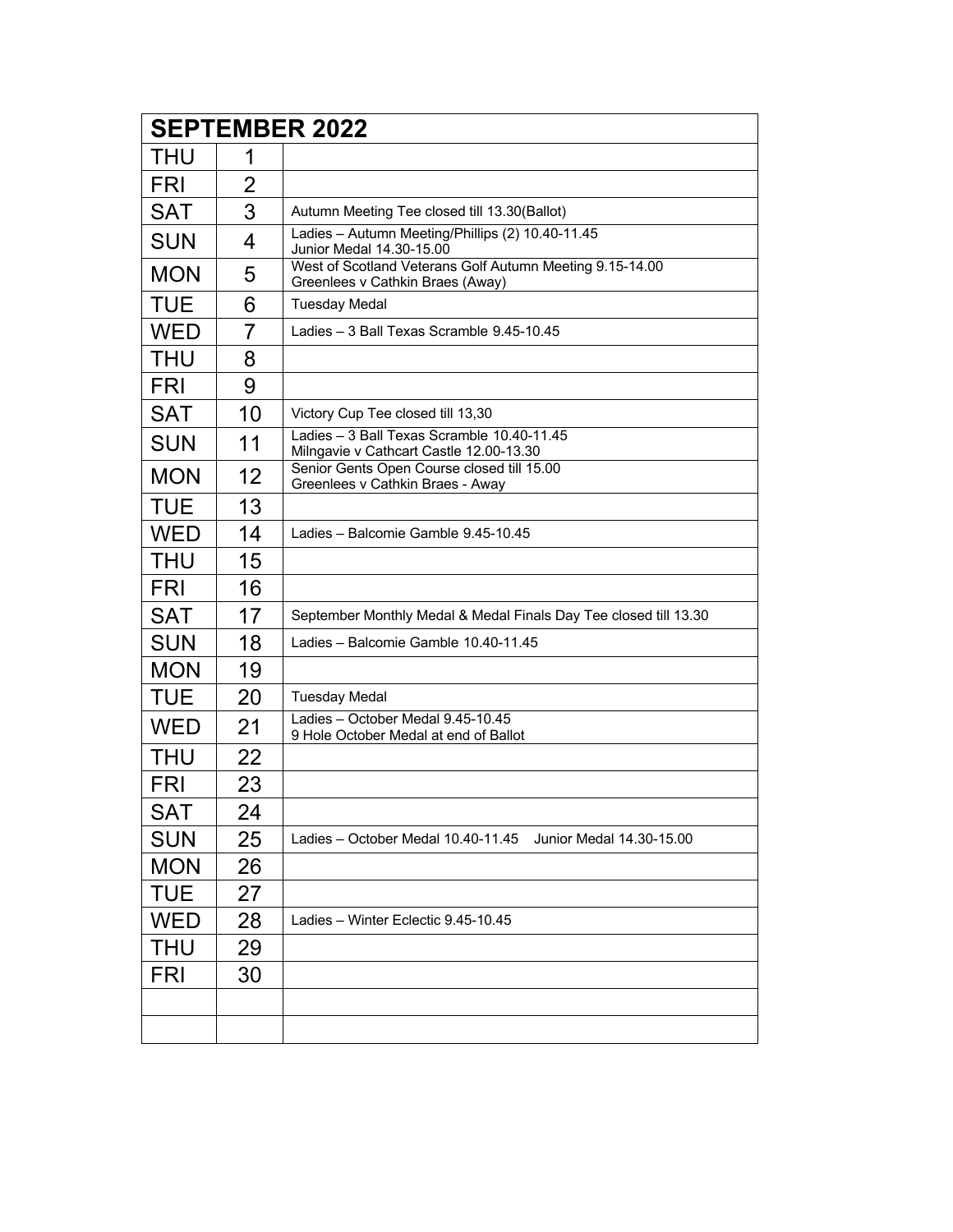|            | <b>OCTOBER 2022</b> |                                                   |  |
|------------|---------------------|---------------------------------------------------|--|
| <b>SAT</b> | 1                   | Additional Medal Stableford Tee closed till 12.30 |  |
| <b>SUN</b> | $\overline{2}$      | Ladies - Diamond 4 Ball 10.40-11.45               |  |
| <b>MON</b> | 3                   |                                                   |  |
| <b>TUE</b> | 4                   | <b>Tuesday Medal</b>                              |  |
| <b>WED</b> | 5                   | Ladies Winter Eclectic 9.45-10.45                 |  |
| <b>THU</b> | 6                   |                                                   |  |
| <b>FRI</b> | $\overline{7}$      |                                                   |  |
| <b>SAT</b> | 8                   | SGU October Monthly Medal Tee closed till 13.30   |  |
| <b>SUN</b> | 9                   | Ladies Winter Eclectic 10.40-11.45                |  |
| <b>MON</b> | 10                  |                                                   |  |
| <b>TUE</b> | 11                  |                                                   |  |
| <b>WED</b> | 12                  | Ladies Winter Eclectic 9.45-10.45                 |  |
| <b>THU</b> | 13                  |                                                   |  |
| <b>FRI</b> | 14                  | Ladies Dinner & Presentation Evening 19.00        |  |
| <b>SAT</b> | 15                  |                                                   |  |
| <b>SUN</b> | 16                  | Ladies Winter Eclectic 10.45-11.45                |  |
| <b>MON</b> | 17                  |                                                   |  |
| <b>TUE</b> | 18                  | <b>Tuesday Medal</b>                              |  |
| <b>WED</b> | 19                  | Ladies-Winter Eclectic 9.45-10.45                 |  |
| <b>THU</b> | 20                  |                                                   |  |
| <b>FRI</b> | 21                  |                                                   |  |
| <b>SAT</b> | 22                  | 3-Ball Texas Scramble Tee closed till 11.30       |  |
| <b>SUN</b> | 23                  | Ladies Winter Eclectic 10.45-11.45                |  |
| <b>MON</b> | 24                  |                                                   |  |
| TUE        | 25                  |                                                   |  |
| <b>WED</b> | 26                  | Ladies Winter Eclectic 10.15-11.15                |  |
| <b>THU</b> | 27                  |                                                   |  |
| <b>FRI</b> | 28                  |                                                   |  |
| <b>SAT</b> | 29                  |                                                   |  |
| <b>SUN</b> | 30                  | Ladies Winter Eclectic 10.45-11.45                |  |
| <b>MON</b> | 31                  |                                                   |  |
|            |                     |                                                   |  |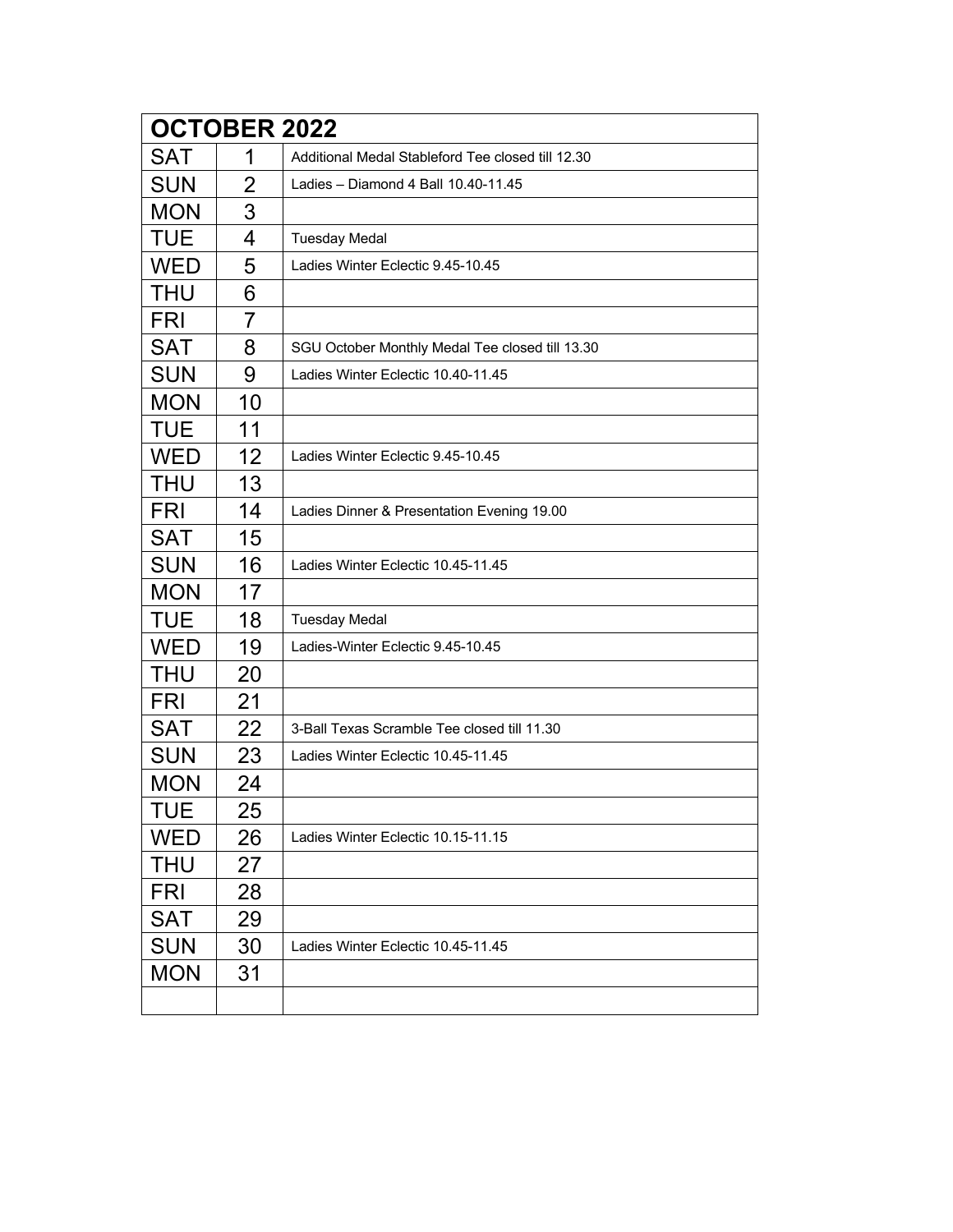| <b>NOVEMBER 2022</b> |                |                                             |
|----------------------|----------------|---------------------------------------------|
| <b>TUE</b>           | 1              |                                             |
| <b>WED</b>           | $\overline{2}$ | Ladies - Winter Eclectic 10.15-11.15        |
| THU                  | 3              |                                             |
| <b>FRI</b>           | 4              |                                             |
| <b>SAT</b>           | 5              | Winter Stableford Tee closed till 11.30     |
| <b>SUN</b>           | 6              | Ladies - Winter Eclectic 10.45-11.45        |
| <b>MON</b>           | 7              |                                             |
| <b>TUE</b>           | 8              |                                             |
| WED                  | 9              | Ladies Winter Eclectic 10.15-11.15          |
| <b>THU</b>           | 10             |                                             |
| <b>FRI</b>           | 11             |                                             |
| <b>SAT</b>           | 12             |                                             |
| <b>SUN</b>           | 13             | Ladies - Winter Eclectic 10.45-11.45        |
| <b>MON</b>           | 14             |                                             |
| <b>TUE</b>           | 15             |                                             |
| <b>WED</b>           | 16             | Ladies Winter Eclectic 10.15-11.15          |
| <b>THU</b>           | 17             |                                             |
| <b>FRI</b>           | 18             |                                             |
| <b>SAT</b>           | 19             | 3 Ball Texas Scramble Tee closed till 11.30 |
| <b>SUN</b>           | 20             | Ladies - Winter Eclectic 10.45-11.45        |
| <b>MON</b>           | 21             |                                             |
| <b>TUE</b>           | 22             |                                             |
| <b>WED</b>           | 23             | Ladies Winter Eclectic 10.15-11.15          |
| THU                  | 24             |                                             |
| <b>FRI</b>           | 25             |                                             |
| <b>SAT</b>           | 26             |                                             |
| <b>SUN</b>           | 27             | Ladies - Winter Eclectic 10.45-11.45        |
| <b>MON</b>           | 28             |                                             |
| <b>TUE</b>           | 29             |                                             |
| <b>WED</b>           | 30             | Ladies Winter Eclectic 10.15-11.15          |
|                      |                |                                             |
|                      |                |                                             |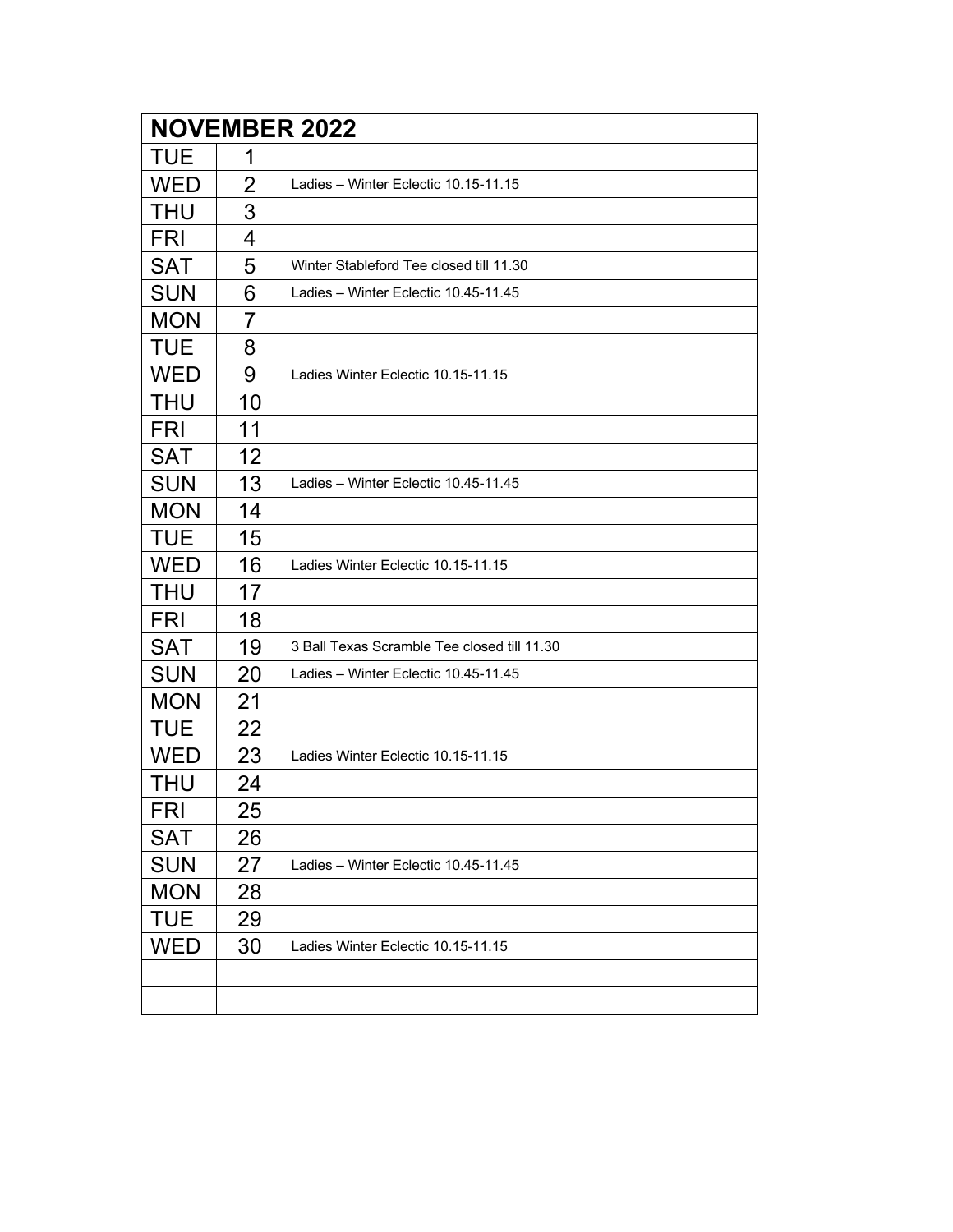|            |                | <b>DECEMBER 2022</b>                                 |
|------------|----------------|------------------------------------------------------|
| <b>THU</b> | 1              |                                                      |
| <b>FRI</b> | $\overline{2}$ |                                                      |
| <b>SAT</b> | 3              | Winter Stableford Tee closed till 11.30              |
| <b>SUN</b> | 4              | Ladies - Winter Eclectic 10.45-11.45                 |
| <b>MON</b> | 5              |                                                      |
| <b>TUE</b> | 6              |                                                      |
| <b>WED</b> | $\overline{7}$ | Ladies Christmas Lunch - 7 Holes of Golf 10.15-11.15 |
| <b>THU</b> | 8              |                                                      |
| <b>FRI</b> | 9              |                                                      |
| <b>SAT</b> | 10             |                                                      |
| <b>SUN</b> | 11             | Ladies - Winter Eclectic 10.45-11.45                 |
| <b>MON</b> | 12             |                                                      |
| <b>TUE</b> | 13             |                                                      |
| <b>WED</b> | 14             | Ladies - Winter Eclectic 10.15-11.15                 |
| <b>THU</b> | 15             |                                                      |
| <b>FRI</b> | 16             |                                                      |
| <b>SAT</b> | 17             | 3 Ball Texas Scramble Tee closed till 11.30          |
| <b>SUN</b> | 18             | Ladies - Winter Eclectic 10.45-11.45                 |
| <b>MON</b> | 19             |                                                      |
| <b>TUE</b> | 20             |                                                      |
| <b>WED</b> | 21             | Ladies - Winter Eclectic 10.15-11.15                 |
| <b>THU</b> | 22             |                                                      |
| FRI        | 23             |                                                      |
| <b>SAT</b> | 24             |                                                      |
| <b>SUN</b> | 25             | Ladies - Winter Eclectic 10.45-11.45                 |
| <b>MON</b> | 26             |                                                      |
| <b>TUE</b> | 27             |                                                      |
| <b>WED</b> | 28             | Ladies - Winter Eclectic 10.15-11.15                 |
| <b>THU</b> | 29             |                                                      |
| <b>FRI</b> | 30             |                                                      |
| <b>SAT</b> | 31             |                                                      |
|            |                |                                                      |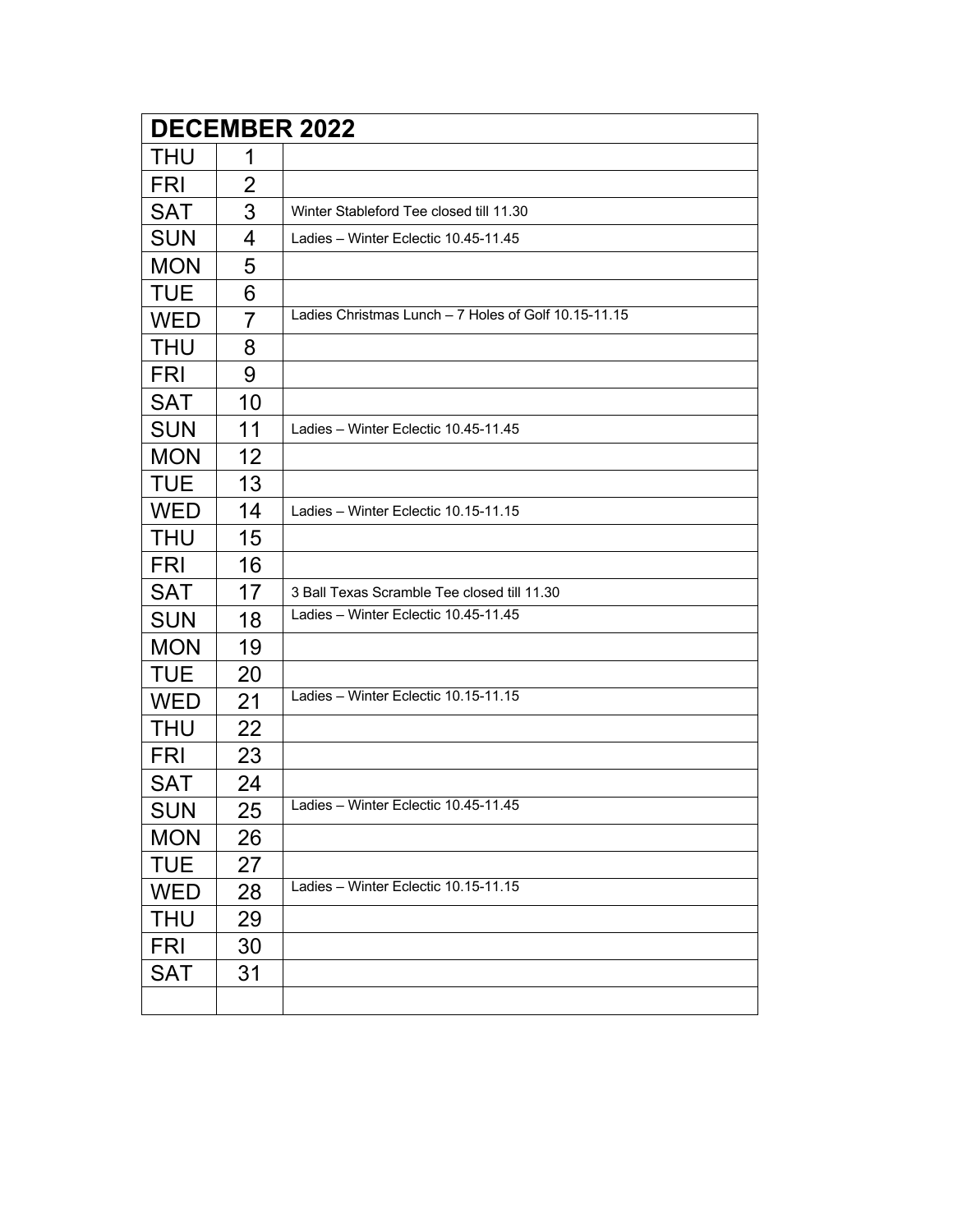| <b>JANUARY 2023</b> |                |                                             |  |  |  |
|---------------------|----------------|---------------------------------------------|--|--|--|
| <b>SUN</b>          | 1              | Ladies - Winter Eclectic 10.45-11.45        |  |  |  |
| <b>MON</b>          | $\overline{2}$ |                                             |  |  |  |
| <b>TUE</b>          | 3              |                                             |  |  |  |
| <b>WED</b>          | 4              | Ladies - Winter Eclectic 10.15-11.15        |  |  |  |
| <b>THU</b>          | 5              |                                             |  |  |  |
| <b>FRI</b>          | 6              |                                             |  |  |  |
| <b>SAT</b>          | $\overline{7}$ |                                             |  |  |  |
| <b>SUN</b>          | 8              | Ladies - Winter Eclectic 10.45-11.45        |  |  |  |
| <b>MON</b>          | 9              |                                             |  |  |  |
| <b>TUE</b>          | 10             |                                             |  |  |  |
| <b>WED</b>          | 11             | Ladies - Winter Eclectic 10.15-11.15        |  |  |  |
| <b>THU</b>          | 12             |                                             |  |  |  |
| <b>FRI</b>          | 13             |                                             |  |  |  |
| <b>SAT</b>          | 14             | Winter Stableford Tee closed till 11.30     |  |  |  |
| <b>SUN</b>          | 15             | Ladies - Winter Eclectic 10.45-11.45        |  |  |  |
| <b>MON</b>          | 16             |                                             |  |  |  |
| <b>TUE</b>          | 17             |                                             |  |  |  |
| <b>WED</b>          | 18             | Ladies - Winter Eclectic 10.15-11.15        |  |  |  |
| <b>THU</b>          | 19             |                                             |  |  |  |
| <b>FRI</b>          | 20             |                                             |  |  |  |
| <b>SAT</b>          | 21             |                                             |  |  |  |
| <b>SUN</b>          | 22             | Ladies - Winter Eclectic 10.45-11.45        |  |  |  |
| <b>MON</b>          | 23             |                                             |  |  |  |
| <b>TUE</b>          | 24             |                                             |  |  |  |
| <b>WED</b>          | 25             | Ladies - Winter Eclectic 10.15-11.15        |  |  |  |
| THU                 | 26             |                                             |  |  |  |
| <b>FRI</b>          | 27             |                                             |  |  |  |
| <b>SAT</b>          | 28             | 3 Ball Texas Scramble Tee closed till 11.30 |  |  |  |
| <b>SUN</b>          | 29             | Ladies - Winter Eclectic 10.45-11.45        |  |  |  |
| <b>MON</b>          | 30             |                                             |  |  |  |
| <b>TUE</b>          | 31             |                                             |  |  |  |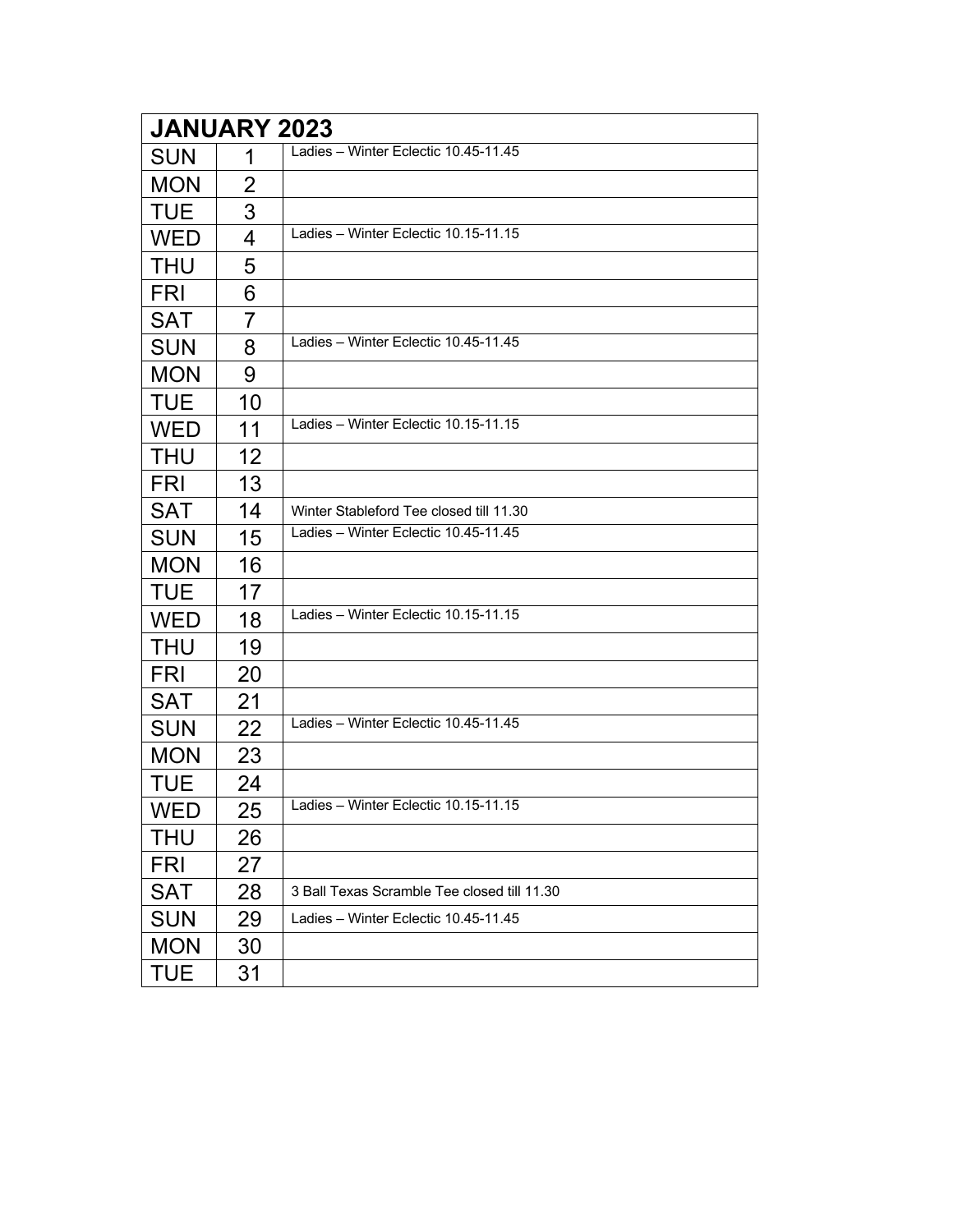| <b>FEBRUARY 2023</b> |    |                                             |  |  |  |
|----------------------|----|---------------------------------------------|--|--|--|
| <b>WED</b>           | 1  | Ladies - Winter Eclectic 10.15-11.15        |  |  |  |
| <b>THU</b>           | 2  |                                             |  |  |  |
| <b>FRI</b>           | 3  |                                             |  |  |  |
| <b>SAT</b>           | 4  |                                             |  |  |  |
| <b>SUN</b>           | 5  | Ladies - Winter Eclectic 10.45-11.45        |  |  |  |
| <b>MON</b>           | 6  |                                             |  |  |  |
| <b>TUE</b>           | 7  |                                             |  |  |  |
| <b>WED</b>           | 8  | Ladies - Winter Eclectic 10.15-11.15        |  |  |  |
| <b>THU</b>           | 9  |                                             |  |  |  |
| <b>FRI</b>           | 10 |                                             |  |  |  |
| <b>SAT</b>           | 11 | Winter Stableford Tee closed till 11.30     |  |  |  |
| <b>SUN</b>           | 12 | Ladies - Winter Eclectic 10.45-11.45        |  |  |  |
| <b>MON</b>           | 13 |                                             |  |  |  |
| <b>TUE</b>           | 14 |                                             |  |  |  |
| <b>WED</b>           | 15 | Ladies - Winter Eclectic 10.15-11.15        |  |  |  |
| <b>THU</b>           | 16 |                                             |  |  |  |
| <b>FRI</b>           | 17 |                                             |  |  |  |
| <b>SAT</b>           | 18 |                                             |  |  |  |
| <b>SUN</b>           | 19 | Ladies - Winter Eclectic 10.45-11.45        |  |  |  |
| <b>MON</b>           | 20 |                                             |  |  |  |
| <b>TUE</b>           | 21 |                                             |  |  |  |
| <b>WED</b>           | 22 | Ladies - Winter Eclectic 10.15-11.15        |  |  |  |
| <b>THU</b>           | 23 |                                             |  |  |  |
| <b>FRI</b>           | 24 |                                             |  |  |  |
| SAT                  | 25 | 3 Ball Texas Scramble Tee closed till 11.30 |  |  |  |
| <b>SUN</b>           | 26 | Ladies - Winter Eclectic 10.45-11.45        |  |  |  |
| <b>MON</b>           | 27 |                                             |  |  |  |
| <b>TUE</b>           | 28 |                                             |  |  |  |
|                      |    |                                             |  |  |  |